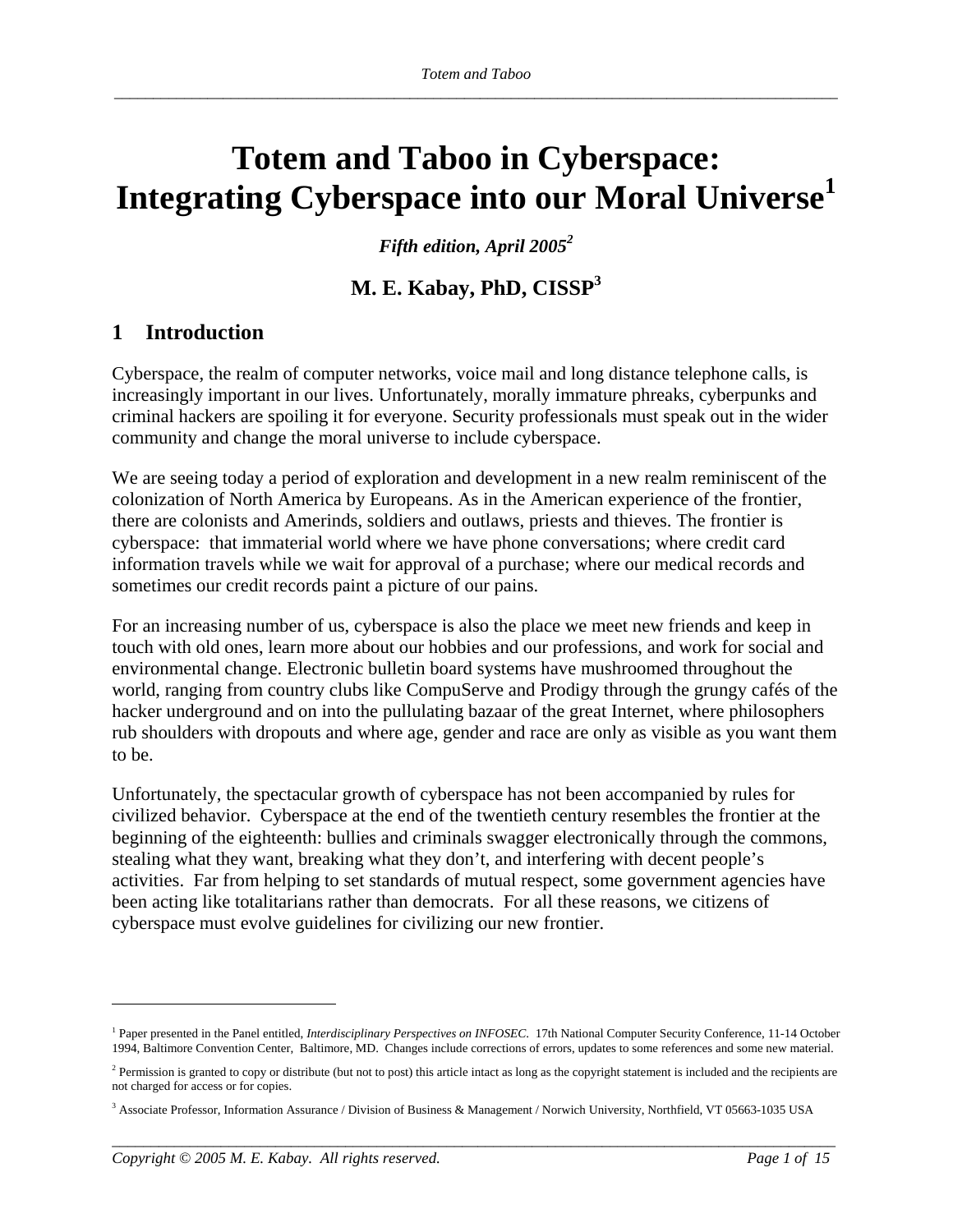## **2 The Granddaddy of All Networks**

The Internet is possibly the most complex and rapidly growing construct humanity has ever created. The cathedrals of medieval Europe pale in comparison with the electronic edifice that is the Internet. The Internet grew out of ARPANET, funded in the late 1960s by the Defense Advanced Research Projects Agency (DARPA). This experimental network linked a few universities and research laboratories electronically. ARPANET begat the Internet when the National Science Foundation (NSF) decided to make internetworking possible for many more universities than the first tier institutions that had been in from the beginning. ARPANET itself disappeared as a formal entity in 1990.

From the very beginning, the group inventing ARPANET had a refreshingly non bureaucratic attitude towards their work. For example, meetings of the 'Network coordinators at Bolt Beranek and Newman in 1968 had two ground rules: Anyone could say anything; and nothing was official. The current management style of the Internet reflects the belief in unhindered engineering excellence as the best way to find solid solutions for technical problems. This tradition of frank criticism and unfettered creativity has been misinterpreted by some newcomers to the Internet as an excuse for frank rudeness and unfettered criminality.

The Internet today functions like a combined mail route, supermarket bulletin board, and library. Electronic mail (e-mail) is much faster than paper mail (*snail mail* as it's derisively termed on the 'Net). Electronic Bulletin Board Systems (BBSs), Special Interest Groups (SIGs) or Forums allow us to post electronic notes asking for advice, help, friendship, and all the other dimensions of social interactions. There are electronic equivalents of newspapers (*news groups*) and magazines (*moderated news group digests*) dealing with interests from the sublime to the prurient. Scientists from distant institutions collaborate fruitfully on research without concern for geographical barriers. Textbooks and novels are posted on the 'Net (the affectionate term for the entire Internet and all the 'Networks connected to it in any way) for enjoyment and comment, sometimes coming out better for the free flow of criticism and advice. So many repositories of information are on the 'Net that doing research without using its resources is unthinkable for a growing number of enthusiasts.

Because the 'Net has grown by cooperation and consensus rather than legislation and government regulation, there is no way to know exactly how many people use how many computers on this fishnet of the mind. Generally accepted estimates are that there are about 13 million regular users linked via roughly 1.3 million computers (*hosts*). Registration of hosts has exploded since the Internet community agreed to allow commercial firms to join.

According to a document from the 'Network Information Systems Center at SRI International in Palo Alto, California, there was an 80.6% increase in the number of hosts in 1992.<sup>4</sup> Of the 1,313,000 hosts, 410,940 or about a third were in the educational (*.edu*) domain. Some 347,486, or about a quarter, were in the commercial (*.com*) domain. The annual growth rate in 1992 for .edu was 69%, but the growth in .com was 92%. The advent of users from .com has elicited

*\_\_\_\_\_\_\_\_\_\_\_\_\_\_\_\_\_\_\_\_\_\_\_\_\_\_\_\_\_\_\_\_\_\_\_\_\_\_\_\_\_\_\_\_\_\_\_\_\_\_\_\_\_\_\_\_\_\_\_\_\_\_\_\_\_\_\_\_\_\_\_\_\_\_\_\_\_\_\_\_\_\_\_\_\_\_\_\_\_\_\_\_\_* 

<sup>4</sup> Named, in typical style, "/infosource/internet\_info\_for\_everybody / how big is the internet/domain survey jan93"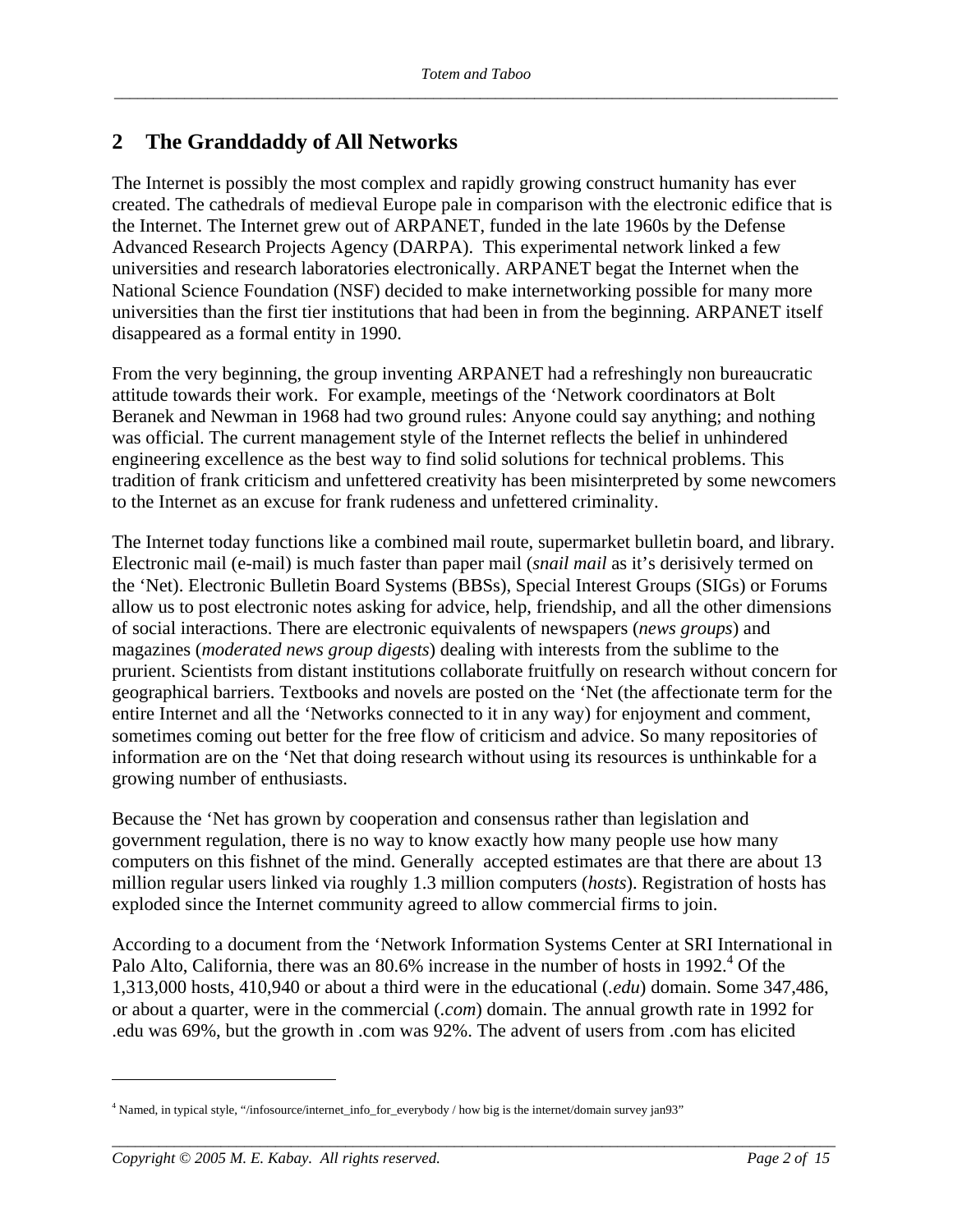howls of protest from some quarters on the Internet; however, commercial users may bring new standards of behavior to the 'Net.

The total rate of information transfer in the Internet is unknown; however, it appears to be Tebibytes (TiB) per day.<sup>5</sup> This number,  $1,125,899,906,842,624$  bytes, cannot reasonably be apprehended. A byte corresponds approximately to a character of text. This article has about 50 thousand bytes (50 KiB). A 1,000 page textbook might have a few million bytes (mebibytes, or MiB) of text; that there are a million MiB in a TiB. Even more astounding, the total traffic is growing by about 25% every month – a 14-fold increase in a year.

## **3 A Moral Vacuum**

Cyberspace is growing fast, and the values which inform our lives in physical communities have not yet found their way into cyberspace. Just as in the physical world, unethical, immoral, and illegal behavior threatens the agreements that allow people to live and work together in peace.

Many users of cyberspace are well behaved. They are sensitive to nuance, capable of expressive and articulate prose, careful not to hurt feelings, and responsible in spreading verified information and not rumor.

However, we also find the cyberspace equivalents of slum lords, drug pushers, boors and bully boys. There are people running private BBSs, Web sites, and blogs<sup>6</sup> that cater to thieves, drug users, Nazis, and pedophiles. People who might never think of insulting a stranger to her face write nasty and juvenile notes.

Different service providers adopt different stances about the content of communications on their network. For example, the commercial value added networks (VANs) Prodigy and CompuServe are among the most custodial in their attitude towards the message base. These services employ system operators (Sysops), volunteers who manage specific sections by monitoring traffic, responding to questions and cooling tempers. Some Sysops on commercial services and private BBSs explicitly censor unacceptable or irrelevant contributions, usually to howls of protest and hyperbolic invective from the censored authors. These howls are then themselves removed from view, prompting yet more appeals to First Amendment rights. As a Sysop myself, I have had to explain that the Forum or SIG is not public and that the Sysop has a responsibility to maintain a professional tone and to prevent abuses such as posting text files or software without permission of the copyright holders. Some moderated news groups on the Internet also have strict enforcement. For example, the RISKS Forum Digest is tightly controlled by its moderator, who personally determines whether any given message reaches the members.

At the other extreme, there are networks, Forums, SIGs, BBSs and Websites where anarchy reigns. Contributions are unfiltered, unfettered, frequently ungrammatical, and sometimes illegal. Some boards and groups pander to unusual sexual orientations, with hundreds of pornographic

*\_\_\_\_\_\_\_\_\_\_\_\_\_\_\_\_\_\_\_\_\_\_\_\_\_\_\_\_\_\_\_\_\_\_\_\_\_\_\_\_\_\_\_\_\_\_\_\_\_\_\_\_\_\_\_\_\_\_\_\_\_\_\_\_\_\_\_\_\_\_\_\_\_\_\_\_\_\_\_\_\_\_\_\_\_\_\_\_\_\_\_\_\_* 

 $5$  The prefixes kibi-, mebi-, gibi-, tebi- and so on were defined in 1998 by the International Electrotechnical Commisssion. See the Wikipedia entry at < http://en.wikipedia.org/wiki/Binary\_prefix >.

 $6$  Weblog; see < http://en.wikipedia.org/wiki/Blog >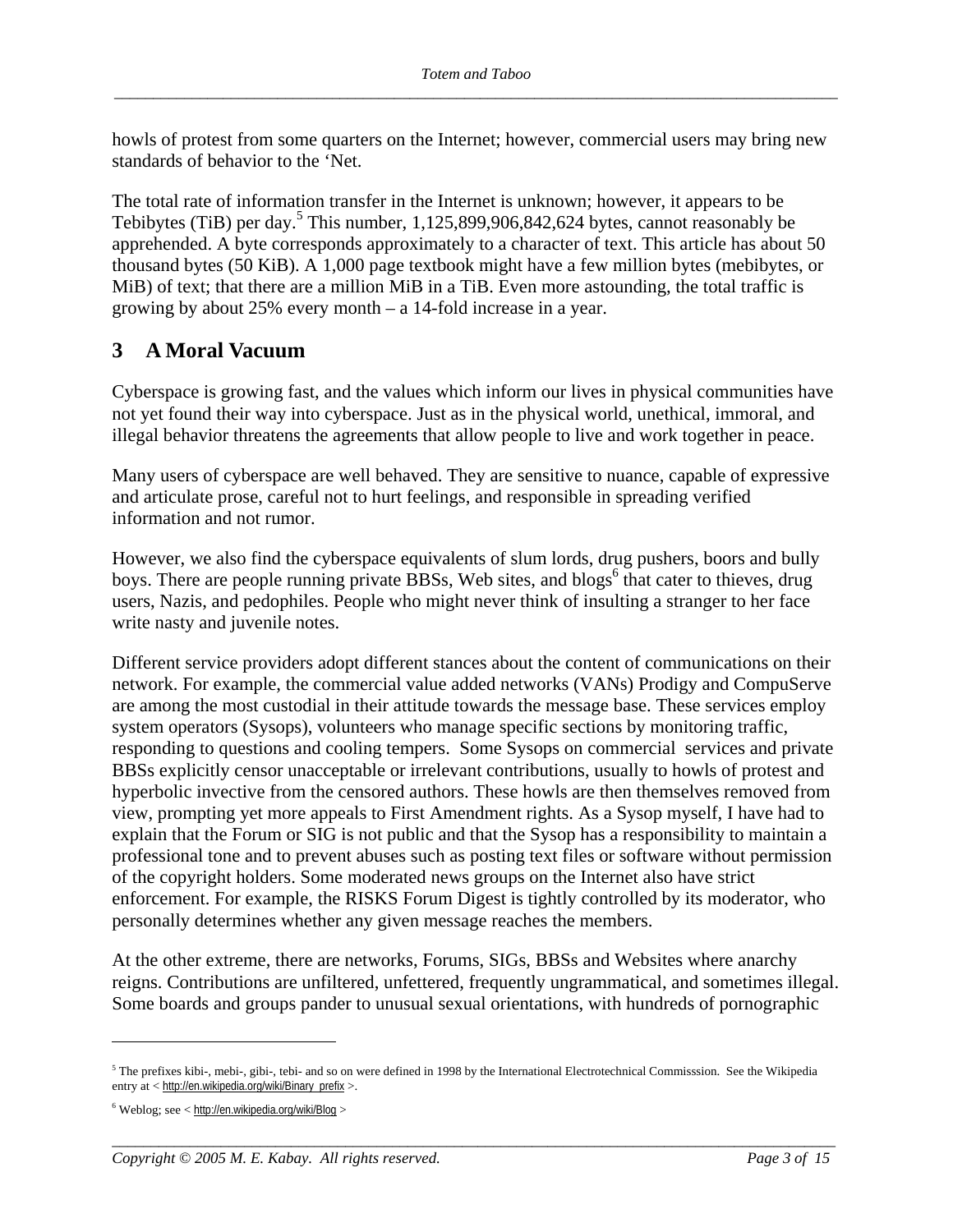text and picture files available online. Others specialize in stolen or malicious software, and instructions on picking locks, stealing services and building bombs.

Such rude, unethical, immoral and illegal behavior puts the entire 'Net at risk from self appointed as well as legally delegated guardians of public morality and corporate interests. I fear that politicians looking for an easy target may impose restrictions on the content of electronic communications. Legislative interference would likely include requirements for paperwork and would render the volunteer job of Sysop impossibly demanding. The ultra religious forces of intolerance could also seize the opportunity to attack a new den of iniquity, whipping up their doctrinaire supporters to acts of harassment, sabotage and even physical violence.

## **4 Crimes in Cyberspace**

What kinds of problems are there? The issues boil down to theft of services and software, invasion of privacy, outright damage, and the threat of terrorism.

In a landmark study, John Haugh and his colleagues at Telecommunications Advisors Inc. in Seattle, WA, have recently built up a staggering picture of the extent of toll fraud (using someone else's telephone services illegally) and telabuse (using one's employer's phone service without authorization). Haugh et al. consider that the total losses to the economy from toll fraud and abuse of corporate telephone systems are in the \$2 8 billion range per year. Toll fraud rings using stolen telephone credit card numbers have been operating virtually unchecked in all major urban centers. The cycle often begins with *shoulder surfing*, in which someone watches as a victim punches their access codes into a public telephone in a public place. Organized gangs of youths have been caught in New York's Grand Central Station and La Guardia Airport. Within days, the credit card can be used for hundreds of long distance phone calls generating thousands of dollars of expense for the victim. Although the phone companies generally do not insist on repayment, these calls do cost the U.S. economy something: inter carrier charges must be paid to the national telephone services of the countries of destination. Most of the stolen calls go to South American drug havens, certain Caribbean islands, and to the Indian subcontinent.

Some criminals use control codes or special tone generators (*Blue Boxes* and others) to steal telephone services; others dial into corporate phone switches using public 800 numbers, then use outbound lines for long distance calls. Some victims have had more than a quarter million dollars of calls placed in a single weekend. The invoices from the phone companies sometimes fill several crates with thousands of call details – all fraudulent.

Voice mail subversion is another tactic used by *phone phreaks*. Voice mail systems allow callers to leave messages for specific employees. Unless supervisors pay close attention to usage statistics, a voice mail system can become host to dozens of unauthorized accounts for strangers, thus putting an unexpected load on phone lines and consuming storage space on the voice mail computers.

By far the greatest problem caused by criminal hackers is the loss of confidence in system integrity. Take for example a computer system used for production of mission critical information. There can be no tolerance for error. Programs written for such a system are subjected to strict quality assurance procedures; every program must pass extensive testing.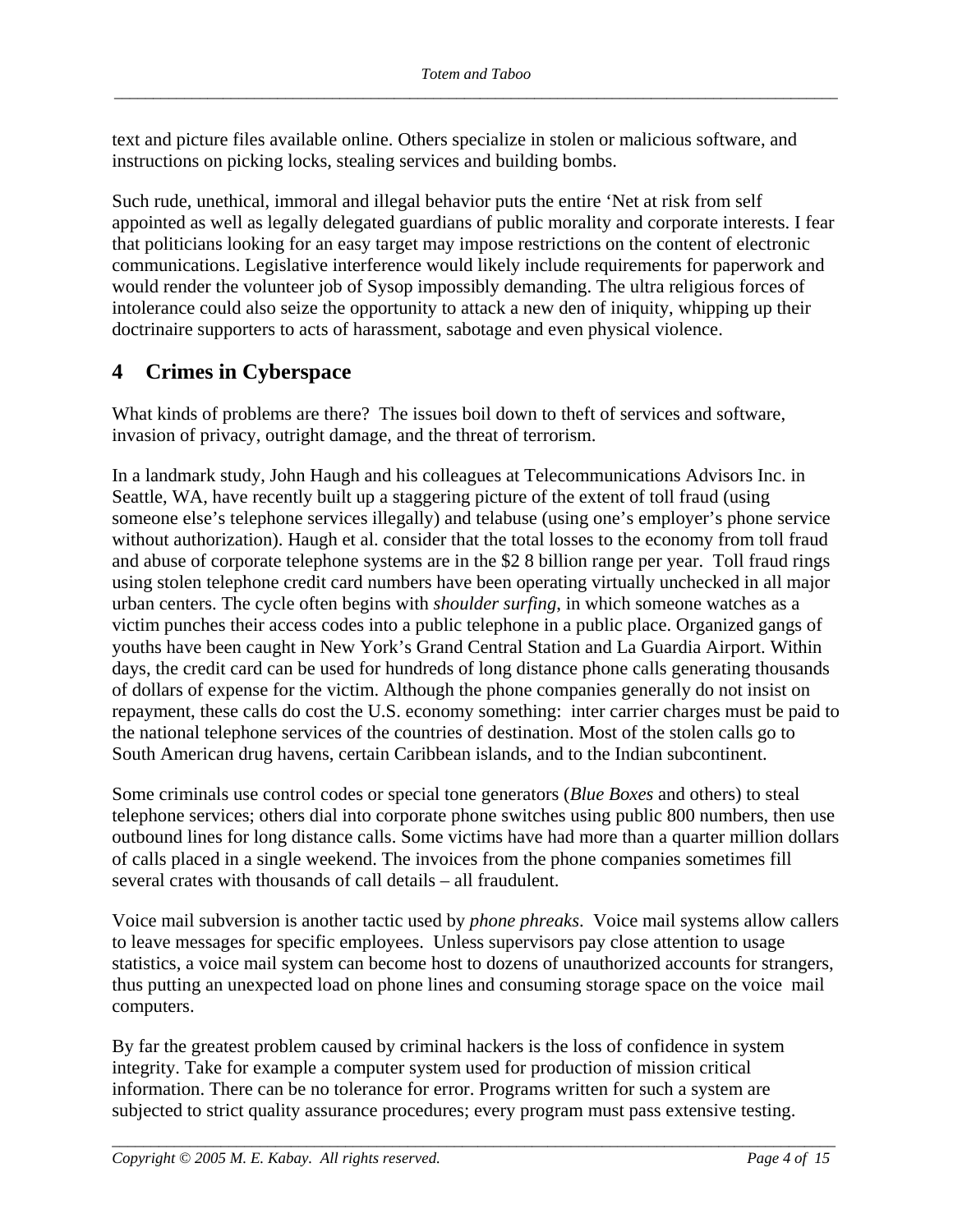When the operating system (the software that coordinates communication among programs and regulates access to different kinds of computer resources) has to be changed (*updated*), many system managers run acceptance tests over an entire weekend to ensure that there will be no glitches once production starts up again. It is considered normal to forbid programmers to modify production databases; and careful audit trails are usually kept to track exactly which specific user altered what specific records at any give time in the files.

Discovering unauthorized use causes chaos in the production shop. A hospital pharmacy discovers the transposition of two digits in its pharmacy database, leading to potentially fatal errors in drug administration for patients. A faulty program in a telephone switching center disrupts phone service over an entire geographical region. Since there is no way of knowing what intruders have done (criminal hackers do not leave neat system alteration notices), the only reasonable response to intrusion is to audit the entire production system. That means time consuming, mind numbing labor to run verification programs on all the data, careful comparison of every program with a known good copy to see if it has been altered illegally, and hours of overtime for quality assurance and system management personnel.

Credit records are relatively easy for criminal hackers to find, although it's much harder to modify them. Patient files are supposed to be protected yet many hospitals have rudimentary safeguards that do not deter determined hackers. On another front, government employees have disclosed confidential information such as tax files and criminal records. In some cases the theft of data was for money (a few dollars for reports to unethical private investigators) and in others merely for fun (printing tax files of the rich and famous to impress one's friends). These are the electronic equivalent of breaking and entry in the physical world.

Another area of concern is eavesdropping. Industrial espionage is growing as competition heats up, especially across international borders. In the U.S., Symantec and Borland have been at loggerheads over the alleged theft of confidential information by an executive who defected from one company to the other. In Europe, General Motors and Volkswagen have been denouncing each other over allegations of a similar theft by a high placed official.

The last decade has witnessed a troubling proliferation of malicious software such as viruses, worms, Trojan Horses, and logic bombs. A computer virus is a program which adds itself to executable code (programs and boot sectors on diskettes and disks). When the infected code is loaded into main memory (usually on a microcomputer such as an IBM compatible PC or an Apple Macintosh), the virus can both reproduce by infecting other programs and also deliver its payload. Virus payloads range from the merely annoying (e.g., the STONED viruses usually put a plea for the legalization of marijuana on the screen) through the irritating (the Autumn viruses make the letters on one's screen drop to the bottom like so many leaves) to the destructive (viruses written by Bulgaria's Dark Avenger tend to cause random changes in data and programs anywhere on disk, leading to unpredictable and pernicious damage).

Depending on how one judges variations to be different, there are from two to four thousand recognizable viruses circulating in cyberspace. About 30 virus types account for almost all the virus infections that ordinary users are likely to encounter. STONED and JERUSALEM alone account for about five sixths of all infections. Unfortunately, criminals have put virus writing kits

*\_\_\_\_\_\_\_\_\_\_\_\_\_\_\_\_\_\_\_\_\_\_\_\_\_\_\_\_\_\_\_\_\_\_\_\_\_\_\_\_\_\_\_\_\_\_\_\_\_\_\_\_\_\_\_\_\_\_\_\_\_\_\_\_\_\_\_\_\_\_\_\_\_\_\_\_\_\_\_\_\_\_\_\_\_\_\_\_\_\_\_\_\_*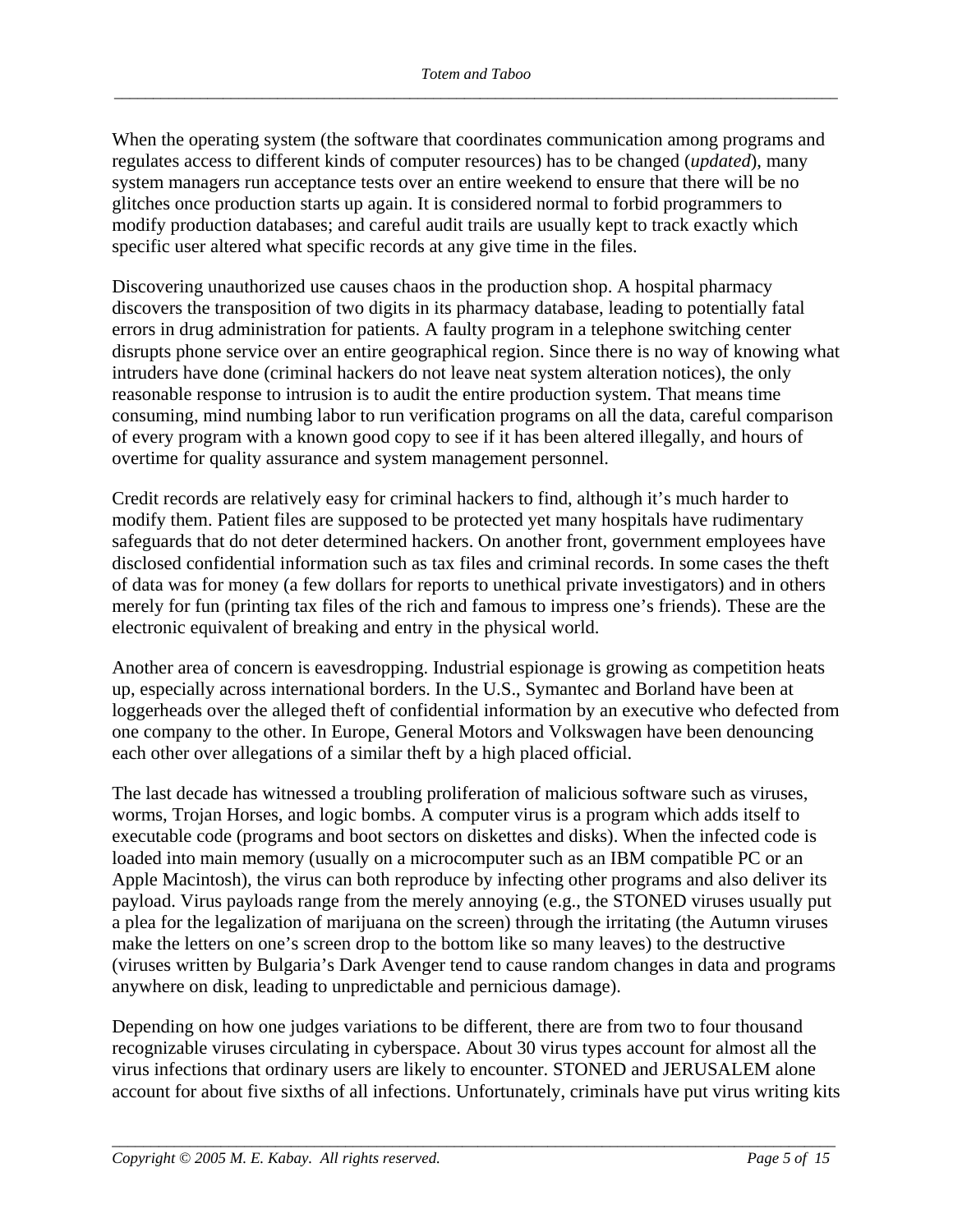into the underground networks, so now even incompetent programmers can create mutating (*polymorphic*) viruses that employ sophisticated techniques (*stealth*) to avoid detection.

Recent industry surveys suggest that the risk of virus infection of microcomputers (PCs and Macintosh) is a few percent per year per computer. There are currently no viruses found on user systems which infect large (mainframe) computers. There are only a few which affect UNIX operating systems or local area network operating systems.

The most widespread computer crime is software theft. Estimated rates of theft range from about 35 40% in the USA to 99% stolen in Thailand. Robert Holleyman, president of the Business Software Alliance, reports that more than 80% of the computer programs in China are pirated, making it one of the worst stealers of software in Asia and costing the worldwide industry US\$500 million a year. Sometimes stolen programs are available in Asia before they are released legally.

Apparently China is now concerned about copyright violations in part because its own software industry is being harmed. Yang Tianxin, chief of the computer division of the ministry of electronic industry, claims that China is just beginning to attack this problem using criminal penalties and education.

Western nations also need to integrate respect for intellectual property into normal morality. Too many managers, teachers, technicians and just plain users are stealing software by making unauthorized copies of copyrighted programs. It's no wonder children trade pirated copies of computer games with no awareness of doing wrong.

Most computer crimes are not perpetrated by criminal hackers. Recent surveys suggest that about 85% of all computer related crimes are committed by personnel authorized to use the computers they abused. The probability of being attacked by outsiders is only about 1 or 2% per system per year.

Within organizations, programmers occasionally write malicious software. *Trojan Horses* are programs which have secret functions (e.g., keeping a record of passwords) along with their ostensible purposes. The AIDS Information Diskette which circulated worldwide a few years ago was a Trojan which pretended to offer information about the dread disease, but then scrambled the user's disk directory and tried to extort payment for a recovery utility. Trap Doors involve programming secret entry points for later unauthorized use; the password "Joshua" was part of a trap door left by the creator of a top secret government system in the movie *War Games.*

Logic bombs are sections of program which check for particular conditions and then wreak havoc in the system. In the film, *Single White Female*, a programmer leaves a logic bomb in her code to wipe out her creepy client's entire fashion database because he hasn't paid her full fee. In November 1993, a Manhattan programmer and his technician were accused of planting a logic bomb in a client's software when he refused to pay the full cost of the package. Some programmers insert logic bombs in their code as a matter of course.

The cyberspace equivalent of vandalism occurs when intruders or disgruntled employees deliberately damage or destroy information. The 414 Gang (so named from the area code of their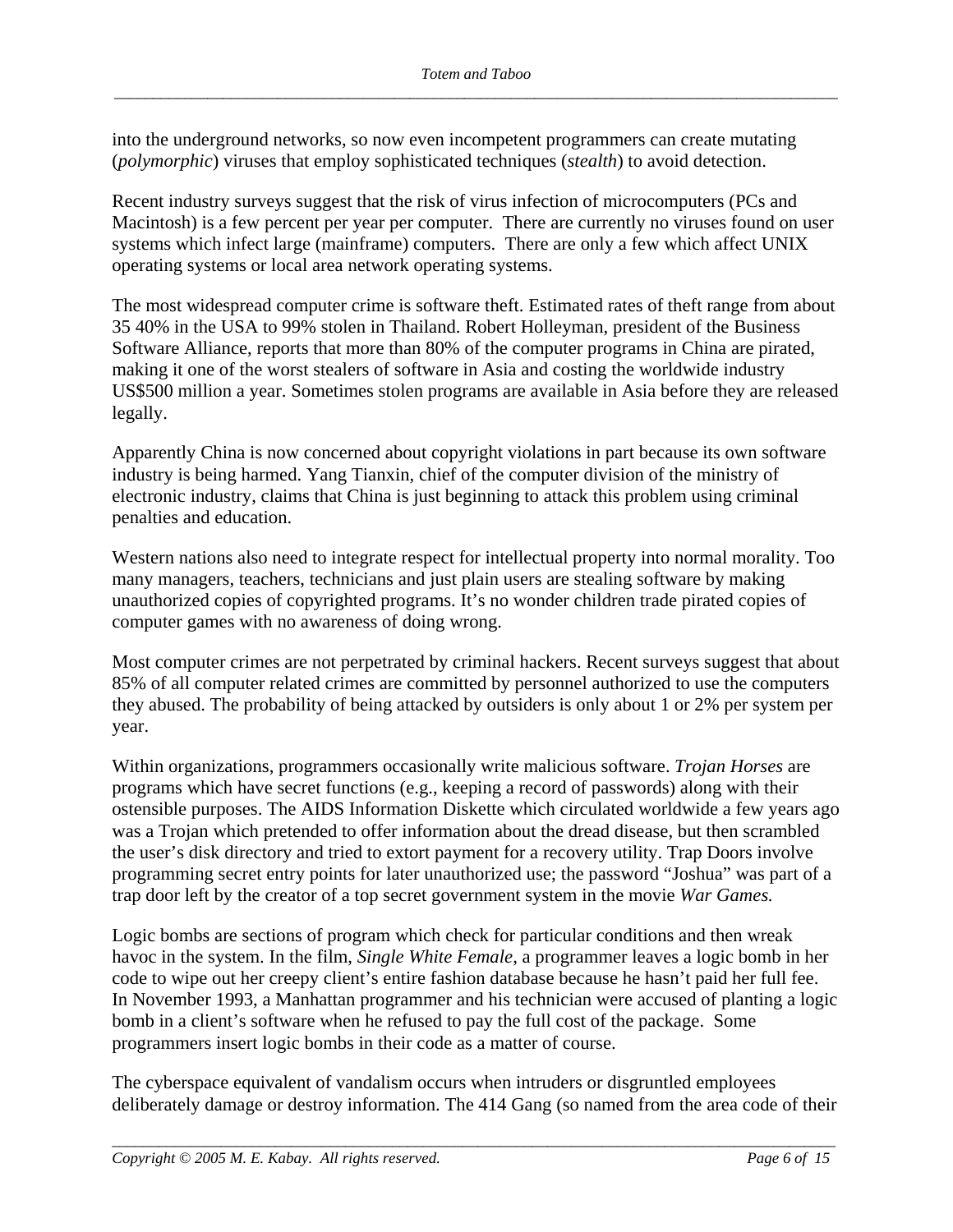Milwaukee homes) damaged clinical research data in their forays through the 'Networks in the early 1980s. Two teenagers from Staten Island caused \$2.1 million of damage to the voice mail system of a publisher by erasing orders for advertising and leaving obscene messages which offended clients. When they were finally tracked down and arrested, the 14 and 17 year-olds admitted that their depredations were revenge for having failed to receive a promised poster from the publisher.

In a report at the 16th National Computer Security Conference in Baltimore, MD in September 1993, an investigator whose team tracks the underground BBSs revealed that detailed instructions for weapons of terrorism are freely available in cyberspace. The published recipes for home made bombs were evaluated by professionals from military special forces and were pronounced to be workable, albeit dangerous for amateurs.

Some administrators at universities with Internet connections have been put under opposing pressures because of the availability of graphic pornography graphics. There have been threats of lawsuits for allowing such materials to enter the campus systems and threats of lawsuits for forbidding such materials to enter the campus systems. Some pedophile BBS operators have been found to use their systems to entice youngsters into meetings by offering illicit files and cheap stolen hardware and software. It is easy to create false identities through electronic mail. Some denizens of cyberspace use one or more pseudonyms (*handles*). A major hacker conference was announced on the Internet by *drunkfux@cypher.com* with no other identification made available. Some *cypherpunks* insist that there should be no interference with this practice, arguing that any attempt to enforce identification would be a gross infringement of their privacy.

Advocates of anonymous and pseudonymous postings defend their preference by pointing to the long standing acceptance of pseudonyms in print. I wonder if they would defend wearing face masks during face-to-face conversations?

## **5 Who Are the Technopaths?**

Because of the shadowy nature of the computer underground, where real names are few and role playing is the norm, it is hard to find reliable statistics about the demographics of what famed Bulgarian anti virus researcher Vesselin Bontchev (later at the University of Hamburg) has called *technopaths*. The consensus in the computer underground is that they are predominantly teenaged boys and young men. These maladapted, undersocialized, emotionally underdeveloped individuals adopt handles such as *Phiber Optik, Acid Phreak, Dark Avenger, The Leftist, The Prophet, The Urvile,* and *Necron 99*. They form electronic gangs with ludicrous names like *Masters of Deception* and *Legion of Doom*. Much of this is adolescent posturing; as one member of the latter group commented, "We couldn't very well call ourselves the Legion of Flower Pickers."

Several popular books have provided insights into the psychology of criminal hackers. One of the best is by Katie Hafner and John Markoff.<sup>7</sup>

*\_\_\_\_\_\_\_\_\_\_\_\_\_\_\_\_\_\_\_\_\_\_\_\_\_\_\_\_\_\_\_\_\_\_\_\_\_\_\_\_\_\_\_\_\_\_\_\_\_\_\_\_\_\_\_\_\_\_\_\_\_\_\_\_\_\_\_\_\_\_\_\_\_\_\_\_\_\_\_\_\_\_\_\_\_\_\_\_\_\_\_\_\_* 

<sup>7</sup> *Cyberpunk: Outlaws and Hackers on the Computer Frontier*. Touchstone Books, Simon & Schuster (New York, 1991). ISBN 0 671 77879 X. 368 pp. Index.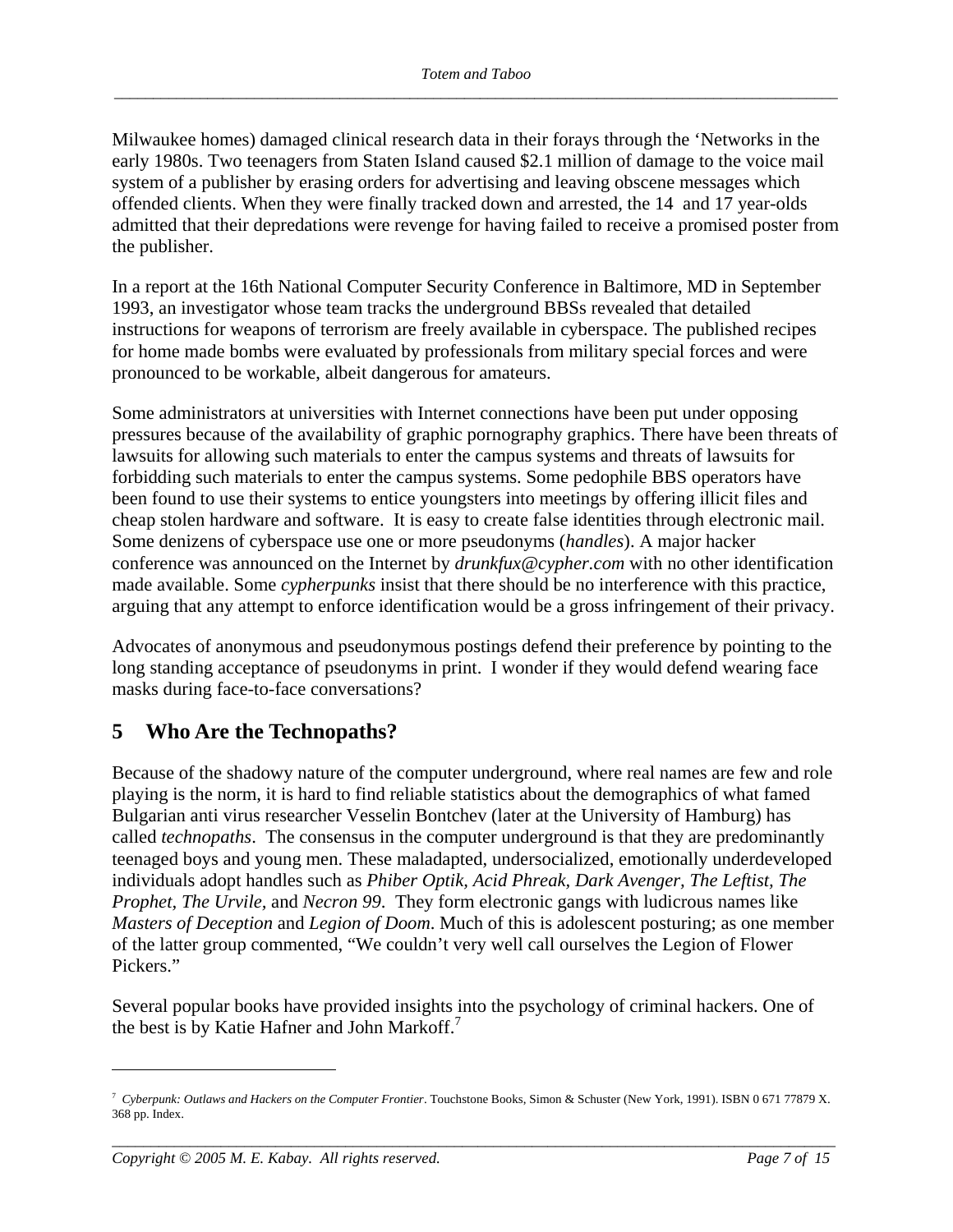Sarah Gordon of the IBM T. J. Watson Research Center has written extensively on her interviews with virus writers.<sup>8</sup> Her main point is that the virus-writing community (and probably the criminal hacker community) should not be viewed as monolithic, but rather that it is composed of a wide variety of personality types and stages of moral development.

## **6 Are Some Hackers Crazy?**

The standard reference work on psychiatric disorders<sup>9</sup> defines the Narcissistic Personality Disorder in these terms:

*A pervasive pattern of grandiosity (in fantasy or behavior), need for admiration, and lack of empathy, beginning by early adulthood and present in a variety of contexts, as indicated by five (or more) of the following:* 

- *Has a grandiose sense of self-importance (e.g., exaggerates achievements and talents, expects to be recognized as superior without commensurate achievements).*
- *Is preoccupied with fantasies of unlimited success, power, brilliance, beauty, or ideal love.*
- *Believes that he or she is "special" and unique and can only be understood by, or should associate with, other special or high-status people (or institutions).*
- *Requires excessive admiration.*
- *Has a sense of entitlement, i.e., unreasonable expectations of especially favorable treatment or automatic compliance with his or her expectations.*
- *Is interpersonally exploitative, i.e., takes advantage of others to achieve his or her own ends.*
- *Lacks empathy: is unwilling to recognize or identify with the feelings and needs of others.*
- *Is often envious of others or believes that others are envious of him or her.*
- *Shows arrogant, haughty behaviors or attitudes.*

#### *Associated Features:*

 $\overline{a}$ 

• *Depressed Mood* 

*\_\_\_\_\_\_\_\_\_\_\_\_\_\_\_\_\_\_\_\_\_\_\_\_\_\_\_\_\_\_\_\_\_\_\_\_\_\_\_\_\_\_\_\_\_\_\_\_\_\_\_\_\_\_\_\_\_\_\_\_\_\_\_\_\_\_\_\_\_\_\_\_\_\_\_\_\_\_\_\_\_\_\_\_\_\_\_\_\_\_\_\_\_* 

<sup>&</sup>lt;sup>8</sup> Gordon, S. (1994). The generic virus writer. < http://www.research.ibm.com/antivirus/SciPapers/Gordon/GenericVirusWriter.html >; – – - (1994). The generic virus writer II. < http://www.research.ibm.com/antivirus/SciPapers/Gordon/GVWII.html >;

 <sup>– – -(1993).</sup> Inside the mind of Dark Avenger. < http://www.research.ibm.com/antivirus/SciPapers/Gordon/Avenger.html >

<sup>&</sup>lt;sup>9</sup> American Psychiatric Association *Diagnostic and Statistical Manual IV.* < http://www.psychologynet.org/dsm.html >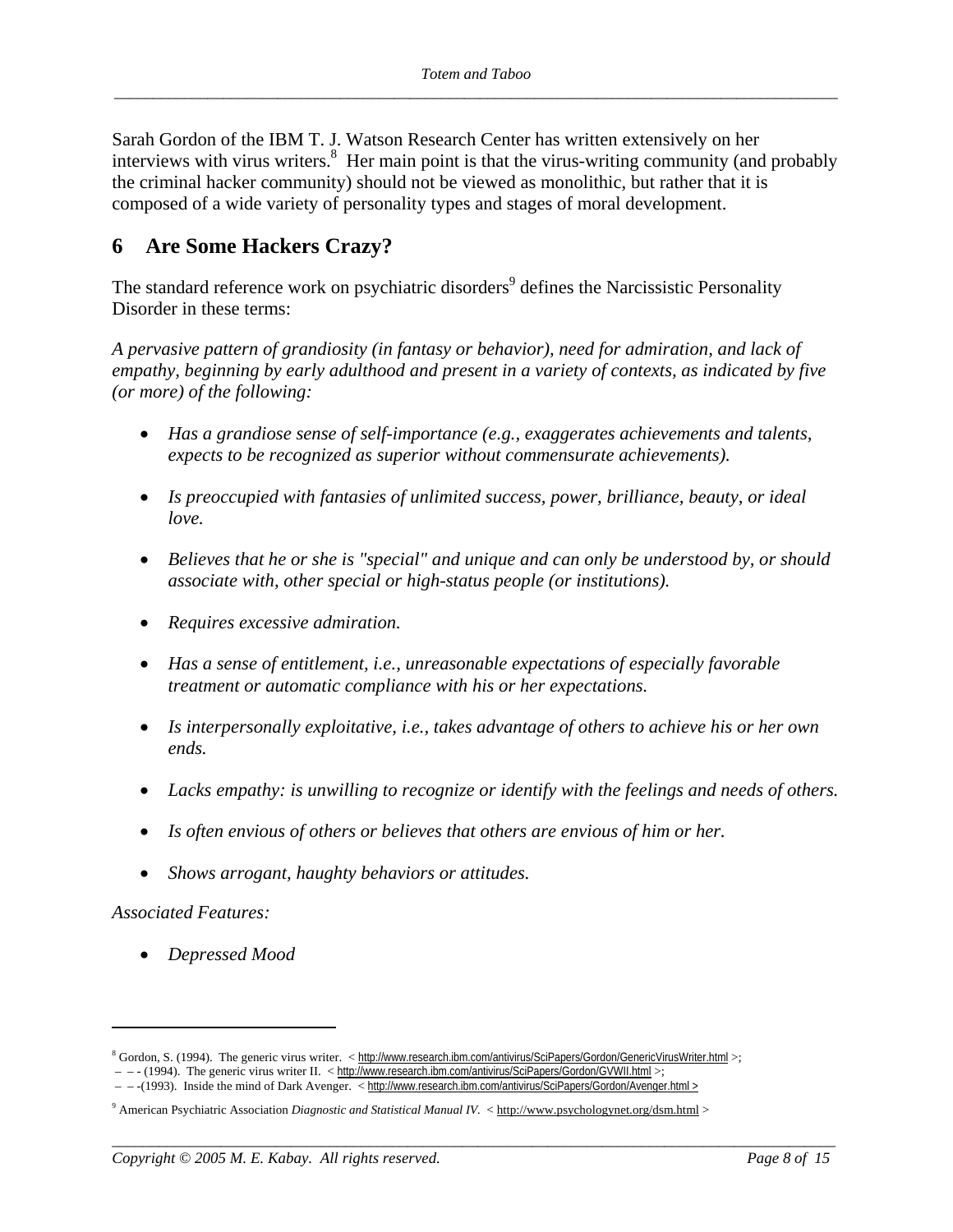• *Dramatic or Erratic or Antisocial Personality* 

#### *Differential Diagnosis*

*Some disorders have similar or even the same symptom. The clinician, therefore, in his diagnostic attempt has to differentiate against the following disorders which he needs to rule out to establish a precise diagnosis.* 

- *Histrionic Personality Disorder*
- *Antisocial Personality Disorder*
- *Borderline Personality Disorder*
- *Obsessive-Compulsive Personality Disorder*
- *Schizotypal Personality Disorder*
- *Paranoid Personality Disorder*
- *Manic Episodes*
- *Hypomanic Episodes*
- *Personality Change Due to a General Medical Condition;*
- *Symptoms that may develop in association with chronic substance use.*

#### *Cause:*

*The cause of Narcissistic Personality Disorder is unknown at this time, but several theories are being investigated. There is some evidence that genetic predisposition and other biological or biochemical factors are involved for some people. Psychological factors are also involved for most people.* 

#### *Treatment:*

*Treatment of Narcissistic Personality Disorder usually consists of individual, group or family therapy, structure (scheduling one's time so that there are no long periods of unplanned time), support, medications, limit-setting, consistent rules, education about the illness, social skills training, behavior modification and learning more effective communication and coping skills. Inpatient or day hospitalization may be necessary when symptoms make the patient a danger to self or others.*

*\_\_\_\_\_\_\_\_\_\_\_\_\_\_\_\_\_\_\_\_\_\_\_\_\_\_\_\_\_\_\_\_\_\_\_\_\_\_\_\_\_\_\_\_\_\_\_\_\_\_\_\_\_\_\_\_\_\_\_\_\_\_\_\_\_\_\_\_\_\_\_\_\_\_\_\_\_\_\_\_\_\_\_\_\_\_\_\_\_\_\_\_\_* 

Sound like some hackers you've read about or even met?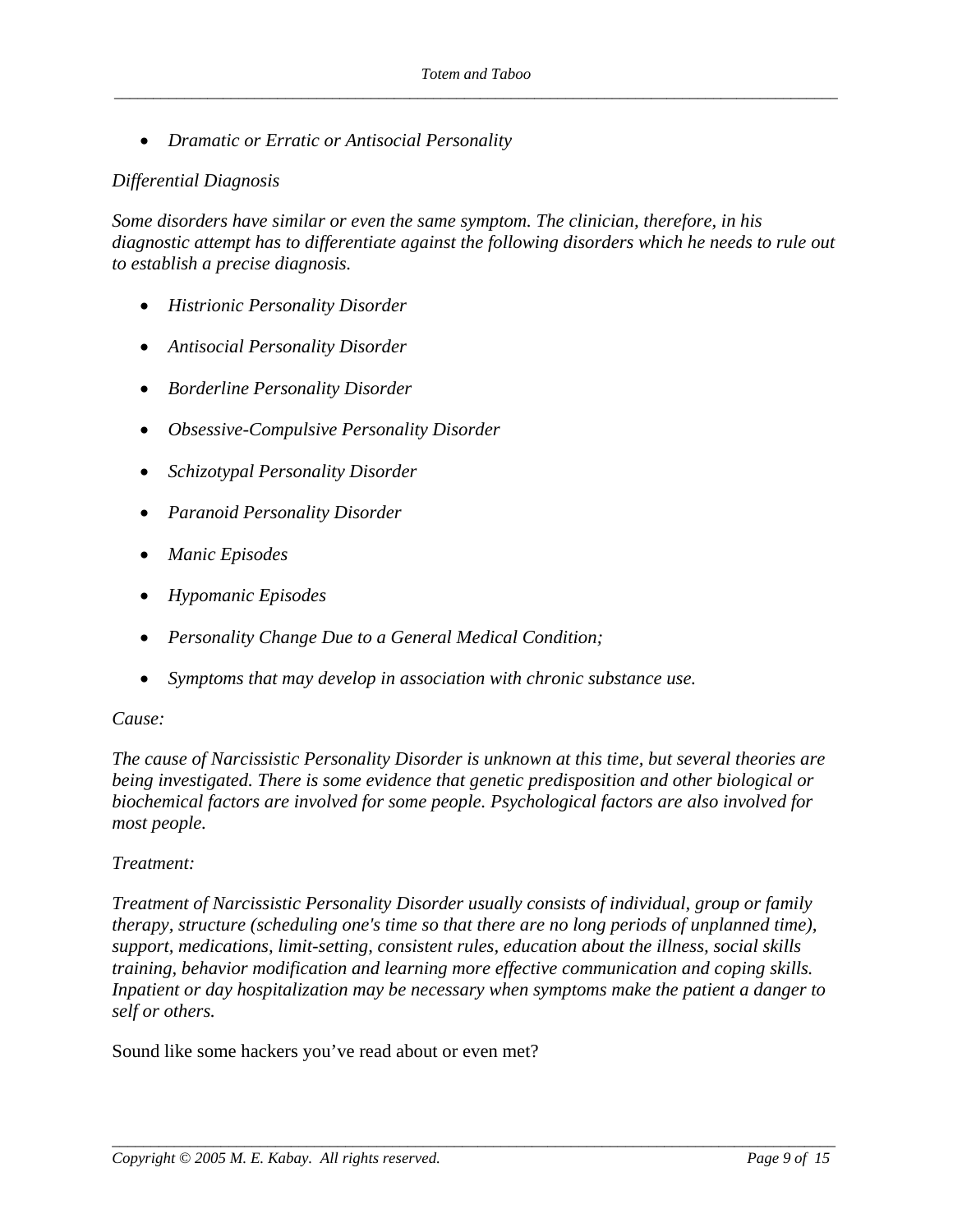During the 1990 December holiday season, some 250 hackers gathered for their Christmas Con in a hotel near Houston airport. After consuming too many beers and pulling fire alarms, the group was evicted from the hotel. This sort of behavior is associated with the Antisocial Personality Disorder, described as follows:

*There is a pervasive pattern of disregard for and violation of the rights of others occurring since age 18 years, as indicated by three (or more) of the following:* 

- *Failure to conform to social norms with respect to lawful behaviors as indicated by repeatedly performing acts that are grounds for arrest.*
- *Deceitfulness, as indicated by repeated lying, use of aliases, or conning others for personal profit or pleasure.*
- *Impulsivity or failure to plan ahead.*
- *Irritability and aggressiveness, as indicated by repeated physical fights or assaults.*
- *Reckless disregard for safety of self or others.*
- *Consistent irresponsibility, as indicated by repeated failure to sustain consistent work behavior or honor financial obligations.*
- *Lack of remorse, as indicated by being indifferent to or rationalizing having hurt, mistreated, or stolen from another.*

*The individual is at least 18 years old (under 18 see Conduct Disorder). There is evidence of Conduct Disorder with onset before age 15 years and the occurrence of antisocial behavior is not exclusively during the course of Schizophrenia or a Manic Episode.* 

#### *Associated Features:*

- *Depressed Mood.*
- *Addiction.*
- *Dramatic or Erratic or Antisocial Personality.*

#### *Differential Diagnosis:*

*Some disorders have similar symptoms. The clinician, therefore, in his diagnostic attempt has to differentiate against the following disorders which need to be ruled out to establish a precise diagnosis.* 

*\_\_\_\_\_\_\_\_\_\_\_\_\_\_\_\_\_\_\_\_\_\_\_\_\_\_\_\_\_\_\_\_\_\_\_\_\_\_\_\_\_\_\_\_\_\_\_\_\_\_\_\_\_\_\_\_\_\_\_\_\_\_\_\_\_\_\_\_\_\_\_\_\_\_\_\_\_\_\_\_\_\_\_\_\_\_\_\_\_\_\_\_\_* 

#### *Substance-Related Disorder;*

• *Schizophrenia*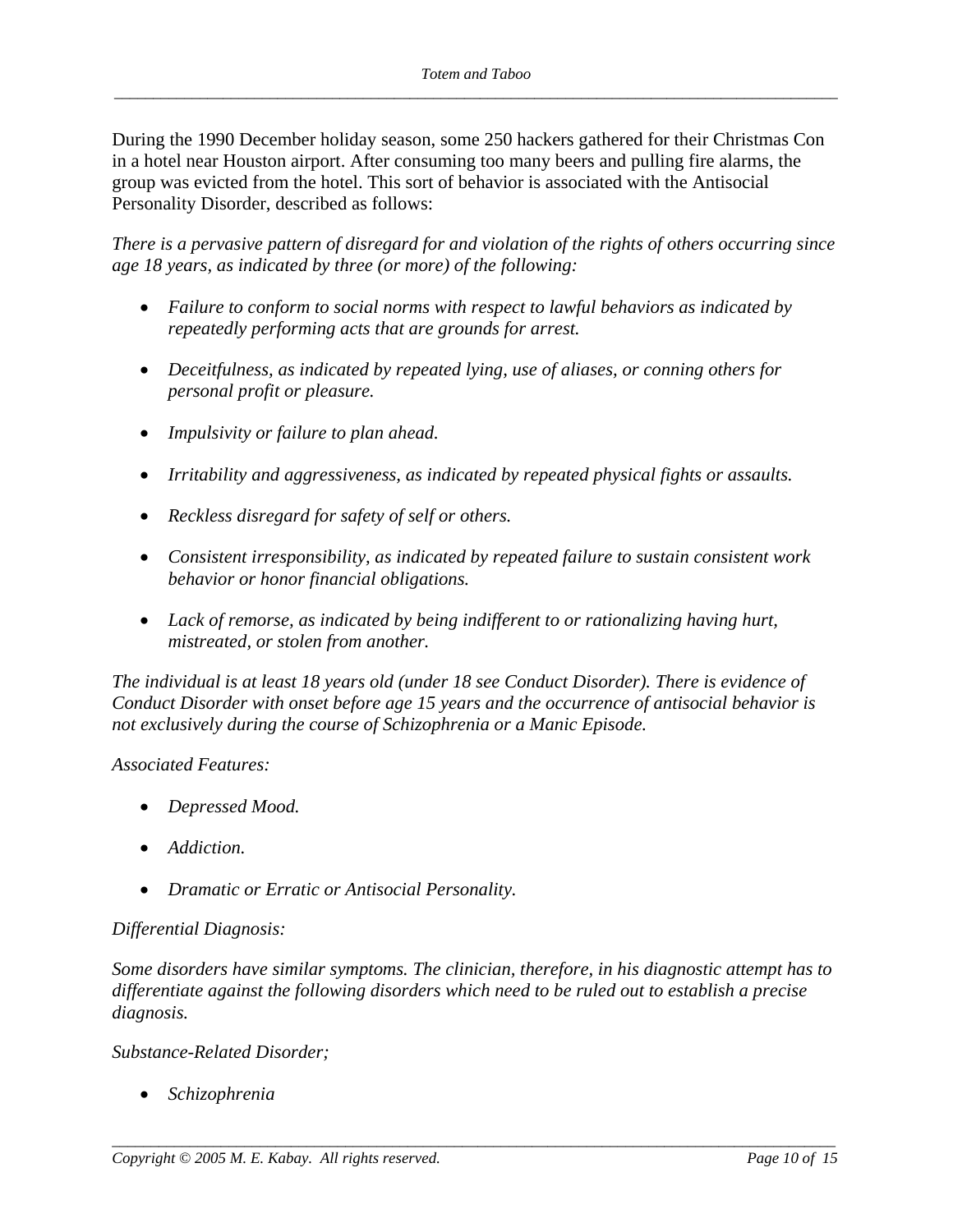- *Manic Episode*
- *Narcissistic Personality Disorder*
- *Histrionic Personality Disorder*
- *Borderline Personality Disorders*
- *Paranoid Personality Disorder*
- *Adult Antisocial Behavior.*

#### *Cause:*

 $\overline{a}$ 

*The cause of this disorder is unknown, but biological or genetic factors may play a role. The incidence of antisocial personality is higher in people who have an antisocial biological parents. Although the diagnosis is limited to those over 18 years of age, there is usually a history of similar behaviors before age 15, such as repetitive lying, truancy, delinquency, and substance abuse. This disorder tends to occur more often in men and in people whose predominant role model had antisocial features.* 

*Twin studies have confirmed the hereditability of antisocial behaviour in adults and shown that genetic factors are more important in adults than in antisocial children or adolescents where shared environmental factors are more important. . . .* 

*Cadoret et al (1995) studied the family environment as well as the parentage of adoptees separated at birth from parents. Antisocial Personality Disorder in the biological parents predicted antisocial disorder in the adopted away children. However, adverse factors in the adoptive environment (for example, "marital problems or substance abuse) independently predicted adult antisocial behaviours.10* 

In 1993, some of the 200 attendees at HoHoCon in Austin pulled fire alarms after a night of drunken carousing and viewing pornographic movies. In the Austin HoHoCon in December 1993, criminal hackers discussed cracking cellular phones, shared information on new techniques for stealing long distance services, and boasted of posting anarchist files on BBSs. When I challenged a criminal hacker calling himself after a vegetable for having posted instructions on how to make bombs out of household cleaning supplies, his friends glared angrily at me and hissed, "It wasn't illegal. He had a right to post whatever he wanted." The hacker rejected responsibility for the consequences of his actions; although he regretted that two children had recently destroyed their hands in an explosion while following the details of his file, he sneered that perhaps it was evolution in action. He admitted that maybe it seemed wrong, but he didn't know why. "And anyway," he shrugged, "who's to say if it's right or wrong?" "Who's to say??" I asked. "*You* are. *I* am. *We* are!"

*\_\_\_\_\_\_\_\_\_\_\_\_\_\_\_\_\_\_\_\_\_\_\_\_\_\_\_\_\_\_\_\_\_\_\_\_\_\_\_\_\_\_\_\_\_\_\_\_\_\_\_\_\_\_\_\_\_\_\_\_\_\_\_\_\_\_\_\_\_\_\_\_\_\_\_\_\_\_\_\_\_\_\_\_\_\_\_\_\_\_\_\_\_* 

<sup>&</sup>lt;sup>10</sup> See < http://www.psychnet-uk.com/clinical\_psychology/criteria\_personality\_antisocial.htm >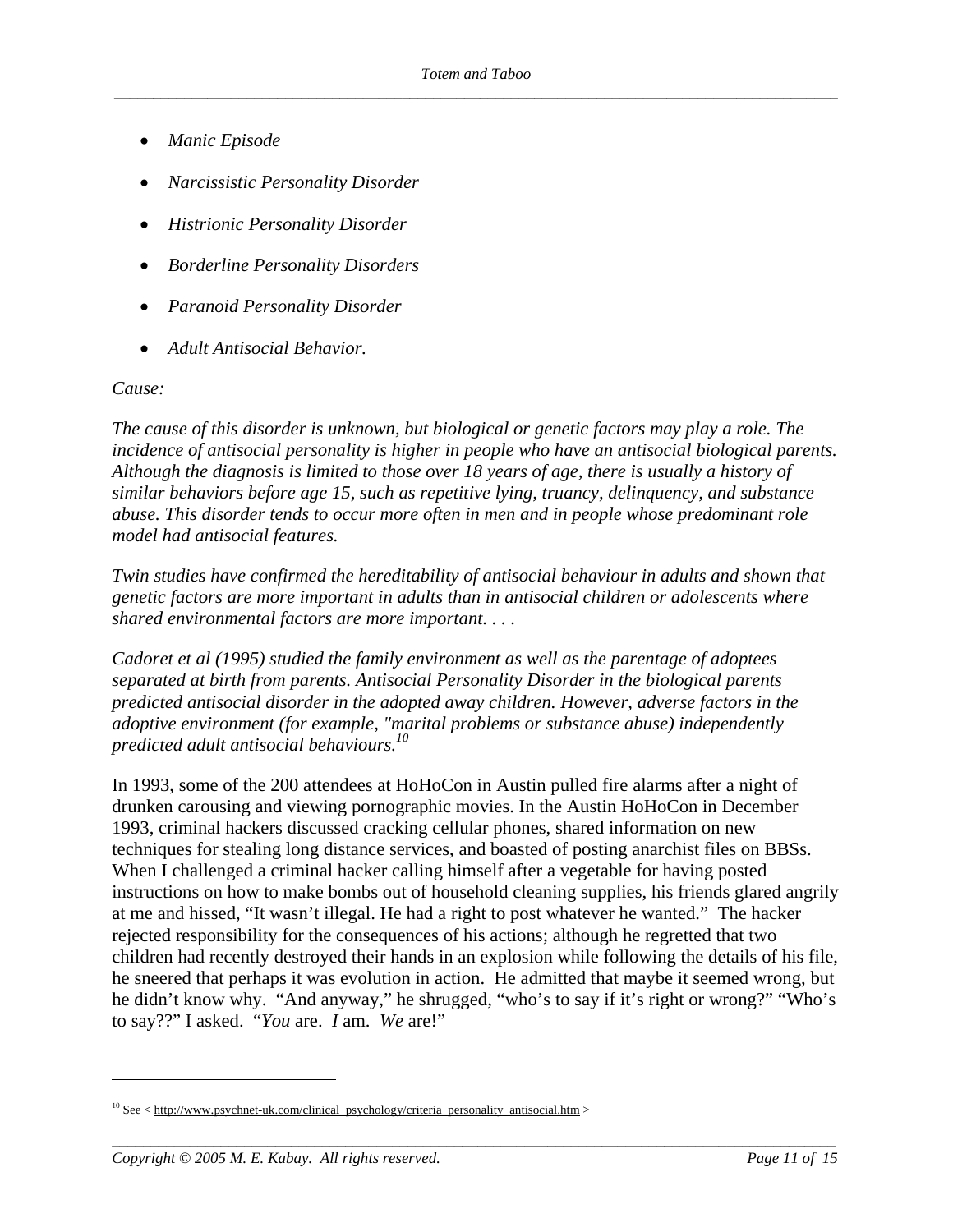The culture of criminal hackers seems to glorify behavior which would normally be classified as sociopathic or frankly psychotic. These behaviors must not become normative.

## **7 Technical Solutions**

Technical approaches to behavioral problems have a limited scope. Some attempts to protect cyberspace concentrate on making it harder to do harm. For example, system managers are supposed to pay strict attention to how people can enter their systems and networks; this area of concern is known as access control. Some of the more successful methods currently in use include one time password generators. Such hand-held units, about the size of a credit card, generate random looking codes which can be used for logging into computer systems and networks, but which are valid for only one minute.

Modems which garble transmissions make it impossible to crack systems using brute force methods. Instead of trying hundreds of passwords without hindrance, criminal hackers would be forced to turn to the much slower techniques of lying and spying (social engineering). Even if criminal hackers were to enter a secure system, encrypted data would severely interfere with their ability to cause trouble. Unfortunately, encryption is still not in general use in the business community.

Finally, if more victims of computer crime were to report what happened, the computer security industry could develop the same kind of shared expertise as the insurance industry's actuaries. It would help immeasurably to have a library of documented case studies of computer crime available for study by computer science students, sociologists, criminologists and security experts. All organizations hit by computer criminals are encouraged to report what happened to the Computer Emergency Response Team Coordination Center (CERT/CC) at Carnegie Mellon University in Pittsburgh, PA.<sup>1</sup>

## **8 Human Solutions**

Technical solutions appeal to the rational propensities of security specialists. But since people are at the core of computer crime, psychosocial factors must be at the core of efforts to contain it.

Security is the tooth flossing of the computer world: it's boring and repetitive, slightly distasteful, and has no obvious, immediate benefits. Even worse, the better the implementation, the less frequently problems arise. Ironically, the very success of security measures may reduce the credibility of the security team in the eyes of amateurs.

In any case, security cannot be achieved by superficial changes of style. Just as the Total Quality Management movement emphasizes that the concern for quality must pervade all aspects of working culture, information security must become part of the corporate culture.<sup>12</sup>

*\_\_\_\_\_\_\_\_\_\_\_\_\_\_\_\_\_\_\_\_\_\_\_\_\_\_\_\_\_\_\_\_\_\_\_\_\_\_\_\_\_\_\_\_\_\_\_\_\_\_\_\_\_\_\_\_\_\_\_\_\_\_\_\_\_\_\_\_\_\_\_\_\_\_\_\_\_\_\_\_\_\_\_\_\_\_\_\_\_\_\_\_\_* 

<sup>11</sup> http://www.cert.org

 $12$  See the Wikipedia entry on TQM at < http://en.wikipedia.org/wiki/Total\_Quality\_Management >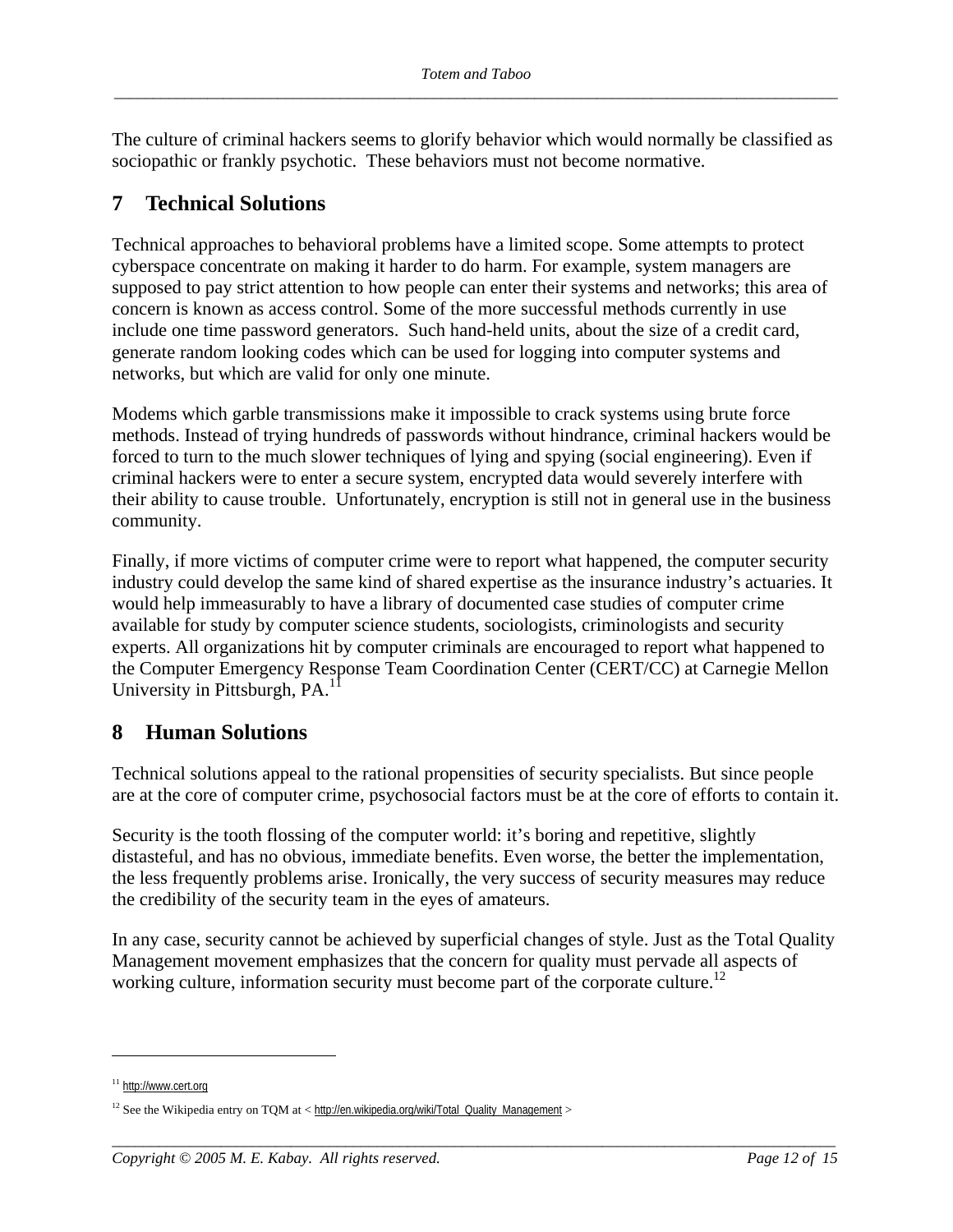Security professionals have to deal with the psychological difficulties of trying to change deeply rooted patterns of social behavior. For example, a typical security policy states that no one may allow another employee to "piggyback" into a secure area; that is, each person entering through a secured door must use their own access control device. However, politeness dictates the opposite: we hold a door open and invite our friends and colleagues to enter before we do. To learn new habits, it is useful to address the conflict directly: acknowledging that the policy will be uncomfortable at first is a good step to making it less uncomfortable. For example, employees should participate in role-playing exercises. First, they can practice refusing access to colleagues who accept the policies graciously, then move on to arguments with less friendly colleagues. Finally they can learn to deal with confrontations with colleagues who pretend to be higher rank and hostile. Managers should practise being refused access to secured areas.

In grade schools, high schools, colleges and universities, students are introduced early to computer systems and expected to master and use computers in their studies. All too often, however, ethical issues about computer usage are neglected. Some instructors blatantly steal copyrighted software or tell their young charges to do so ("Here, copy this diskette and return the original"). Other children entrain their younger contemporaries into the glitzy world of computer virus exchanges and virus writing. There's always the allure of computerized pornography on the Web – an allure enhanced by the lack of knowledge of parents and teachers about the very existence of such sources.<sup>13</sup>

Lonnie Moore is computer security manager at the Lawrence Livermore National Laboratory. With the help of Gale Warshawsky, an employee who happens to be an experienced puppeteer, Moore has created an appealing and entertaining security awareness video for children in elementary schools. The heroes are Chip, the friendly computer, and Gooseberry, the hapless untrained user. The villain is Dirty Dan, the nasty hacker. Dan drops crumbs into Chip's keyboard, destroys files and makes Chip cry, then makes Chip dizzy by feeding him a virus from another computer. Moore explains, "What we're trying to do is learn from the mistakes that have been made. They understand good guys and bad guys. We also teach them to try to have some feeling for the others involved."

A major telephone company in the U.S. has created a video for middle school children which addresses telephone fraud in an entertaining and informative way.

## **9 Ten Cyber-Commandments**

The Computer Ethics Institute in Washington, DC, has published the Ten Commandments of Computer Ethics:

- 1. Thou shalt not use a computer to harm other people.
- 2. Thou shalt not interfere with other people's computer work.
- 3. Thou shalt not snoop around in other people's computer files.

*\_\_\_\_\_\_\_\_\_\_\_\_\_\_\_\_\_\_\_\_\_\_\_\_\_\_\_\_\_\_\_\_\_\_\_\_\_\_\_\_\_\_\_\_\_\_\_\_\_\_\_\_\_\_\_\_\_\_\_\_\_\_\_\_\_\_\_\_\_\_\_\_\_\_\_\_\_\_\_\_\_\_\_\_\_\_\_\_\_\_\_\_\_* 

<sup>&</sup>lt;sup>13</sup> See Kabay, M. E. (2002). *Cyber-Safety for Everyone: from Kids to Elders.* < http://www2.norwich.edu/mkabay/cyberwatch/index.htm >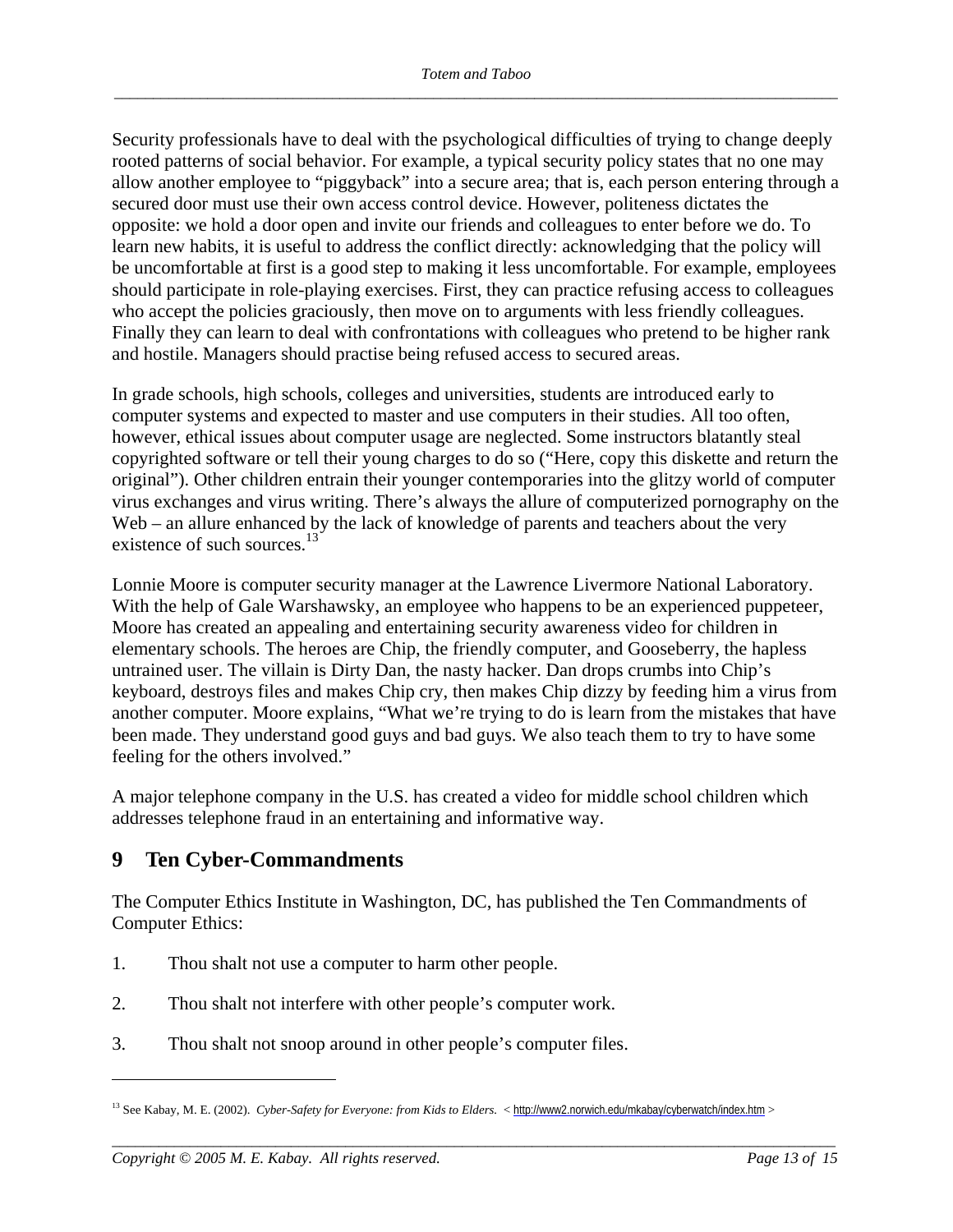- 4. Thou shalt not use a computer to steal.
- 5. Thou shalt not use a computer to bear false witness.

6. Thou shalt not copy or use proprietary software for which you have not paid.

7. Thou shalt not use other people's computer resources without authorization or proper compensation.

8. Thou shalt not use other people's intellectual output [without due acknowledgement].

9. Thou shalt think about the social consequences of the program you are writing or the system you are designing.

10. Thou shalt always use a computer in ways that demonstrate consideration and respect for your fellow humans.<sup>14</sup>

Efforts such as these are the beginning of a response to lawlessness in cyberspace. Operating at the human level, they are ultimately as important as technical solutions to computer crime.

## **10 The Moral Universe of Computer Users**

It takes time to integrate morality into our technological universe. Twenty years ago, many drivers felt that driving under the influence of alcohol was adventurous. Today most people feel that it's stupid and irresponsible. Smoking in public is becoming rare. Many of us in northern cities have witnessed exiled smokers huddled together in the cold outside buildings where they once lit up with impunity.

Similarly, we need a consensus on good behavior in cyberspace.

Criminal hackers who break into computer systems and roam through users' private files should be viewed as Peeping Toms. Criminals using computers to extort money or steal services should be recognized as thieves. Those who destroy records, leave logic bombs, and write viruses should be viewed as vandals. Hackers who smear obscenities in source code should be seen as twisted personalities in need of punishment and therapy. Government agencies proposing to interfere in electronic communications should be subject to scrutiny and intense lobbying.

Beyond such prohibitions and inhibitions of taboos, cyberspace needs the electronic equivalent of Emily Post. We need to discuss the immorality of virus writing, the ethical implications of logic bombs, and the criminality of electronic trespassing. We should teach children how to be good citizens of cyberspace – and not just in schools. We should sit down with computer using youngsters and follow them through their adventures in cyberspace. Parents should ask their teenaged whiz kids about hacking, viruses, software theft and telephone fraud. We must bring

*\_\_\_\_\_\_\_\_\_\_\_\_\_\_\_\_\_\_\_\_\_\_\_\_\_\_\_\_\_\_\_\_\_\_\_\_\_\_\_\_\_\_\_\_\_\_\_\_\_\_\_\_\_\_\_\_\_\_\_\_\_\_\_\_\_\_\_\_\_\_\_\_\_\_\_\_\_\_\_\_\_\_\_\_\_\_\_\_\_\_\_\_\_* 

1

<sup>&</sup>lt;sup>14</sup> Computer Ethics Institute. < http://www.brook.edu/its/cei/overview/Ten\_Commanments\_of\_Computer\_Ethics.htm >